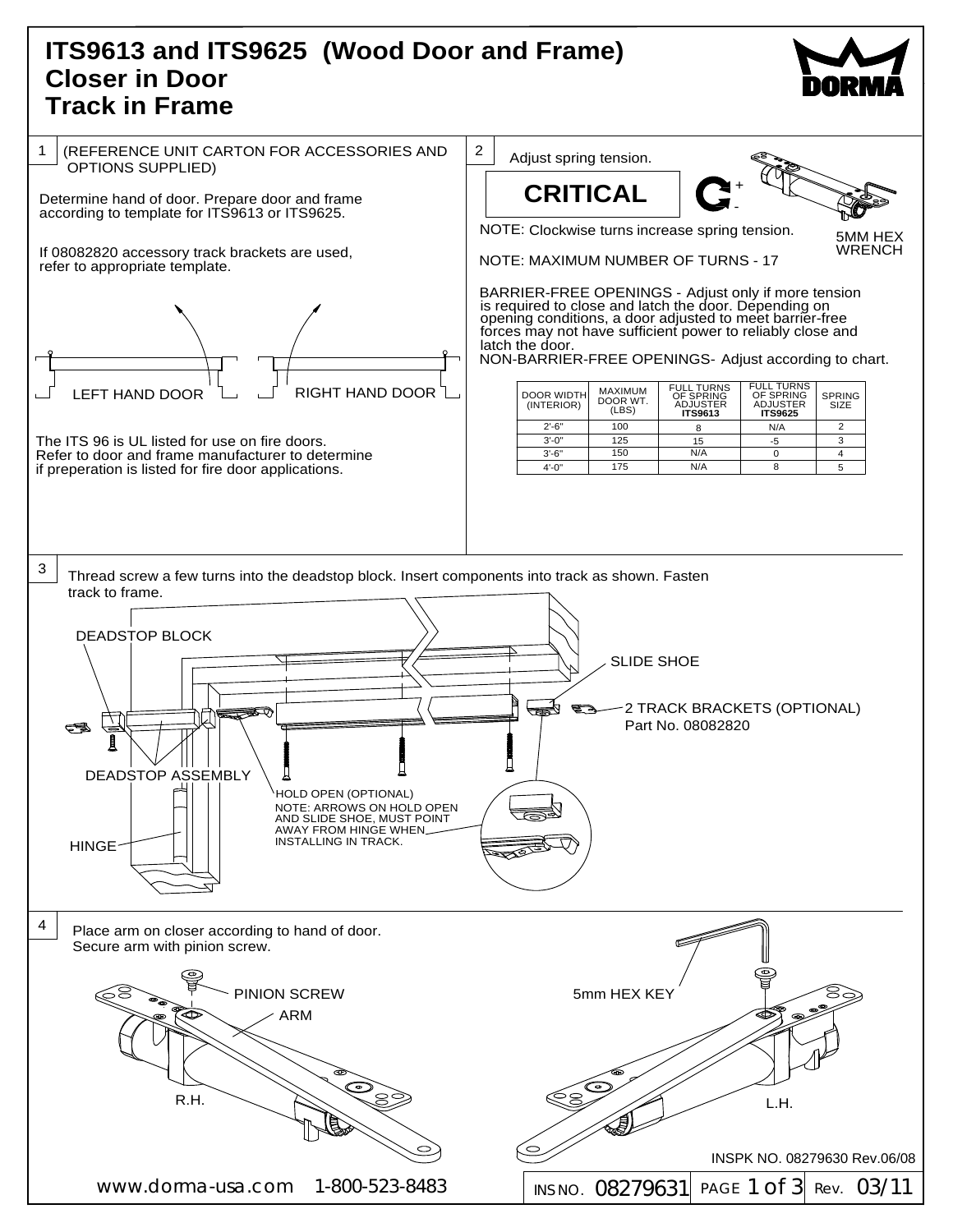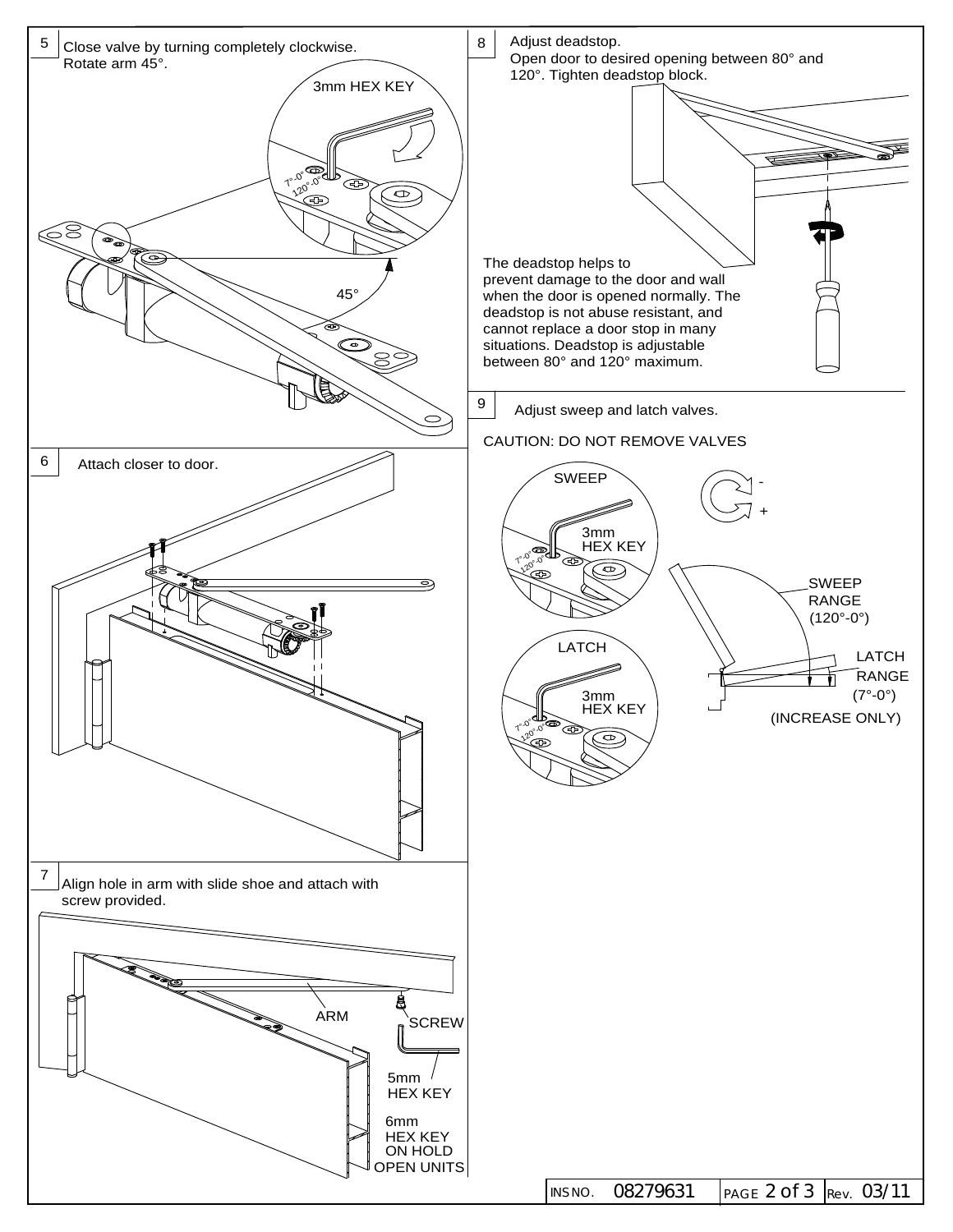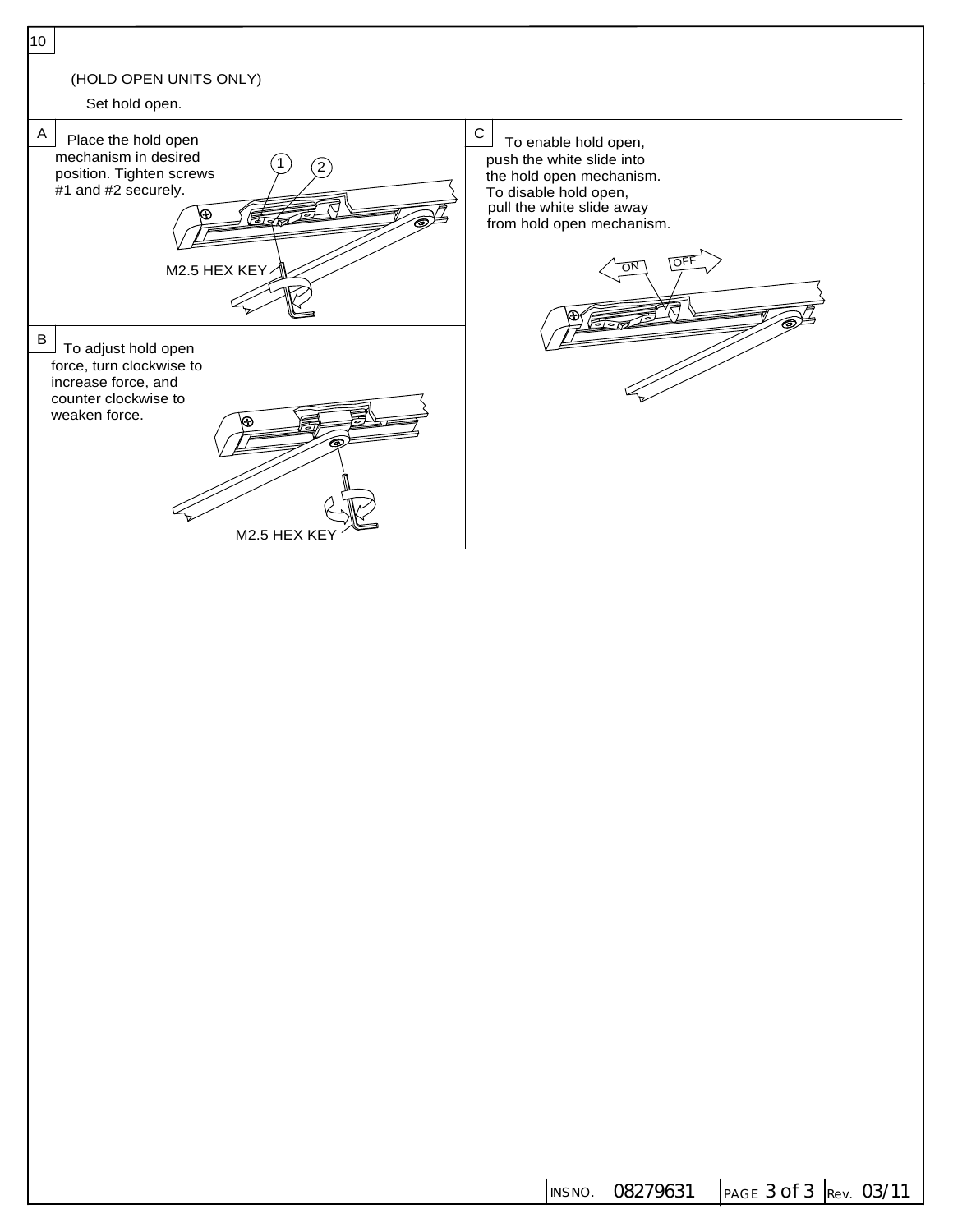## **Track in Door Closer in Frame ITS9613 AND ITS9625 OHC (Wood Door and Frame)**



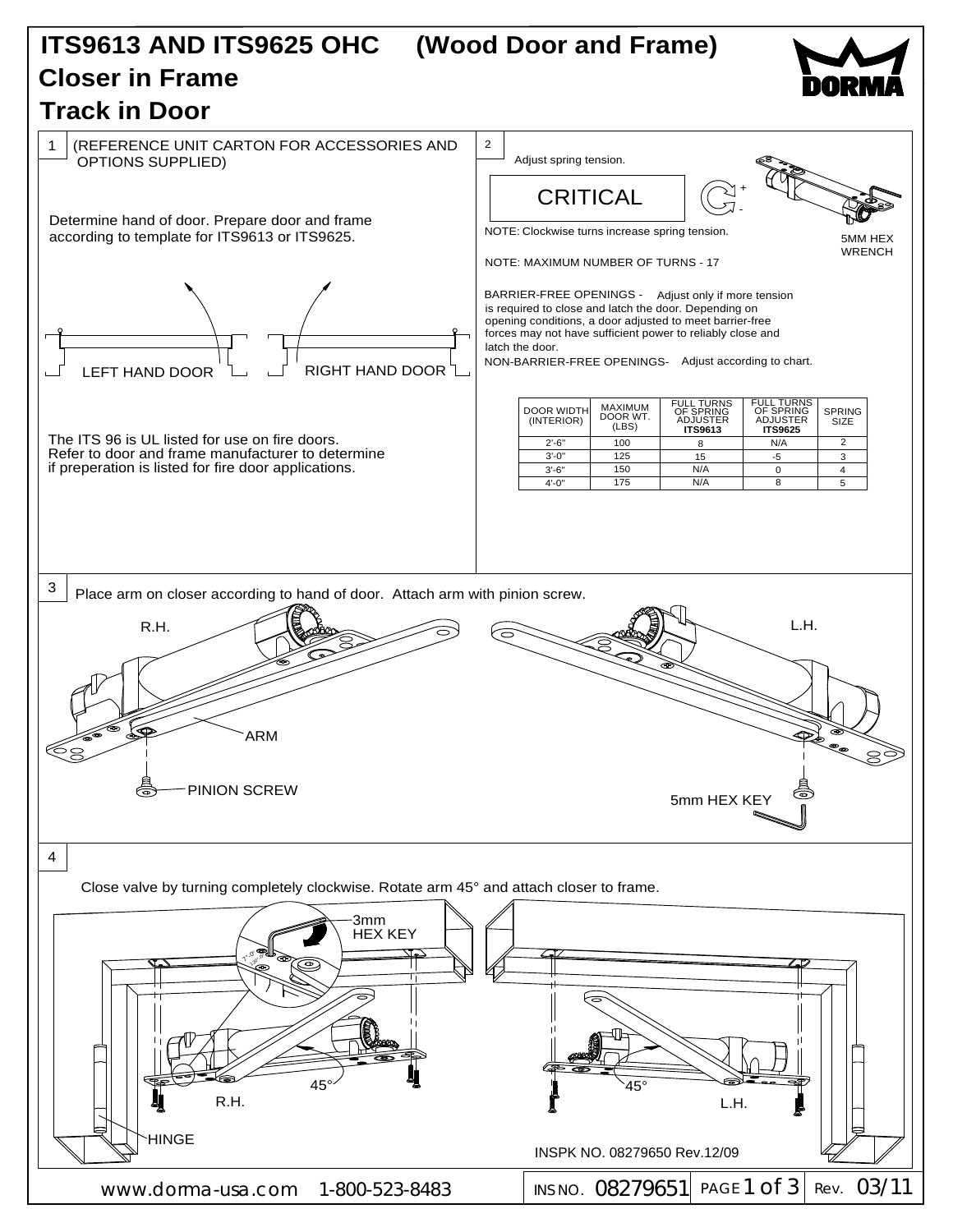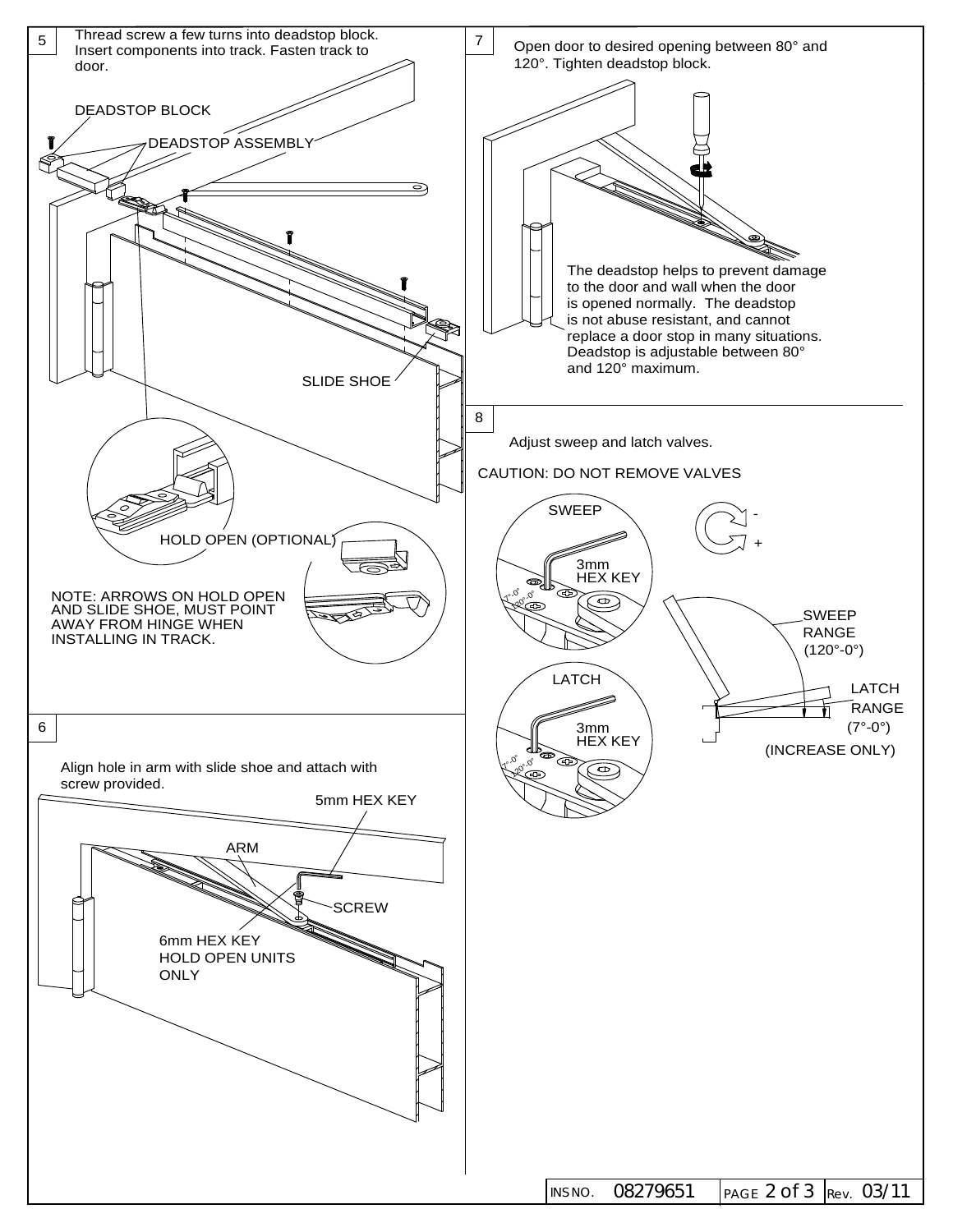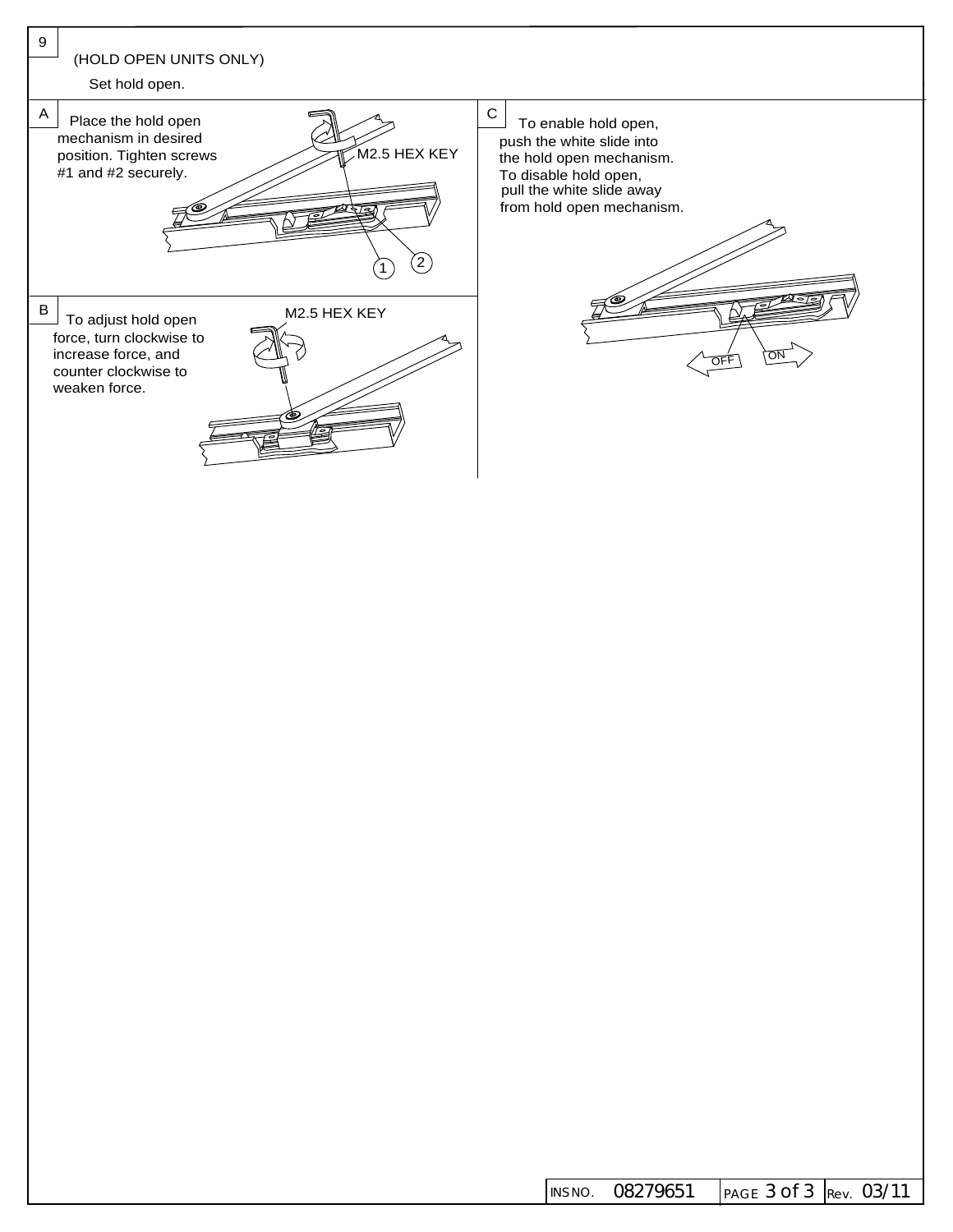## **Track in Frame (Metal Door and Frame) ITS9613 and ITS9625 Closer in Door**



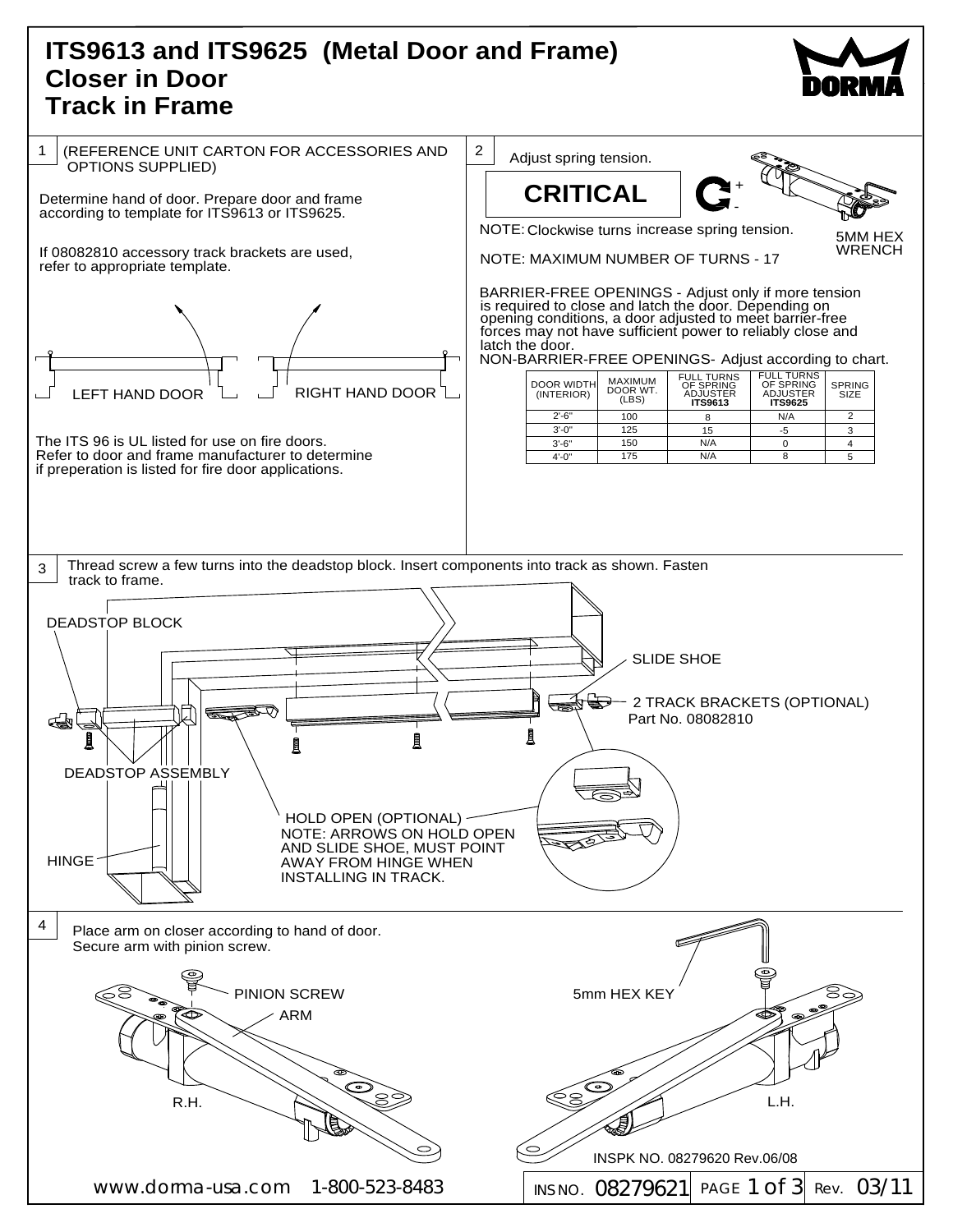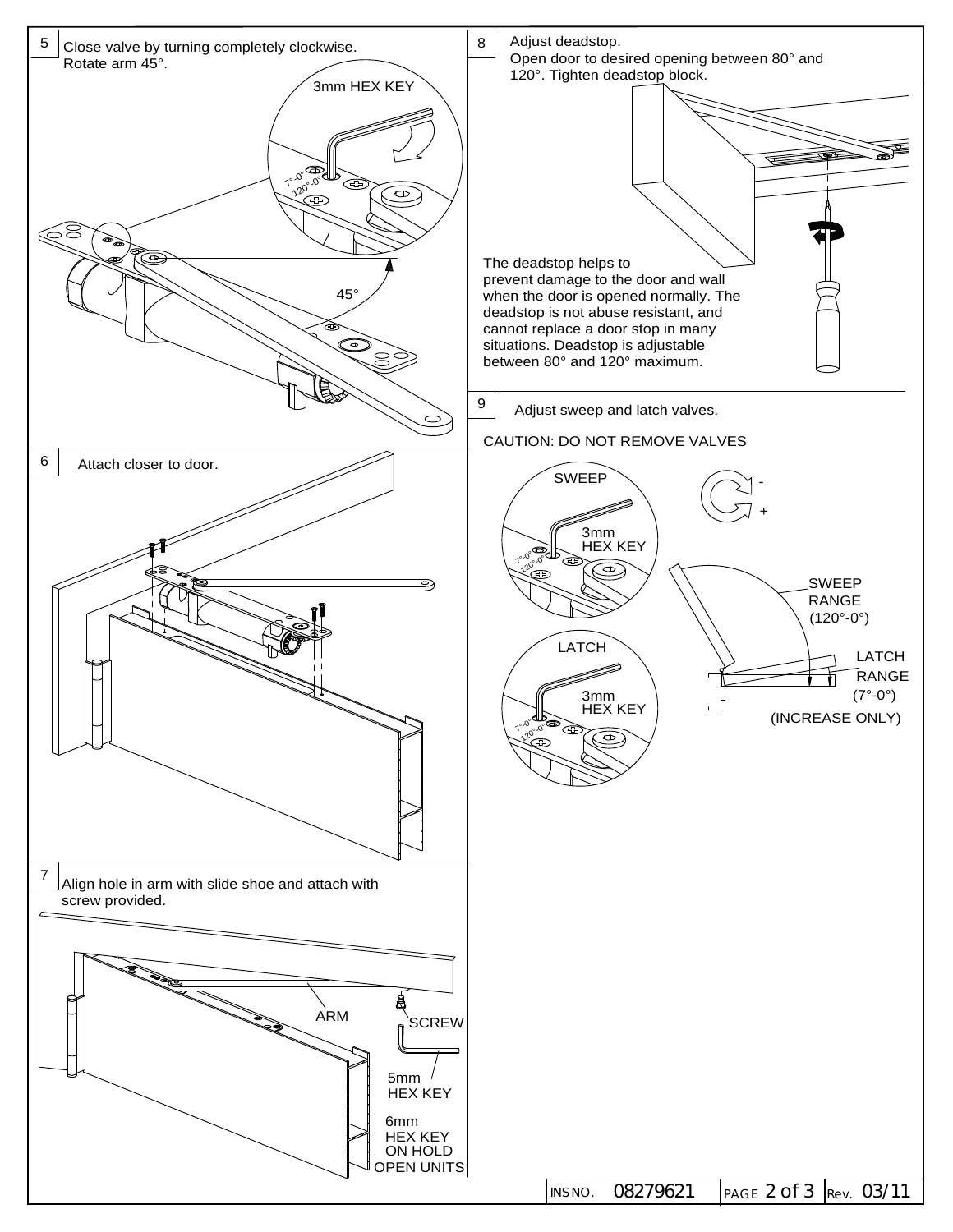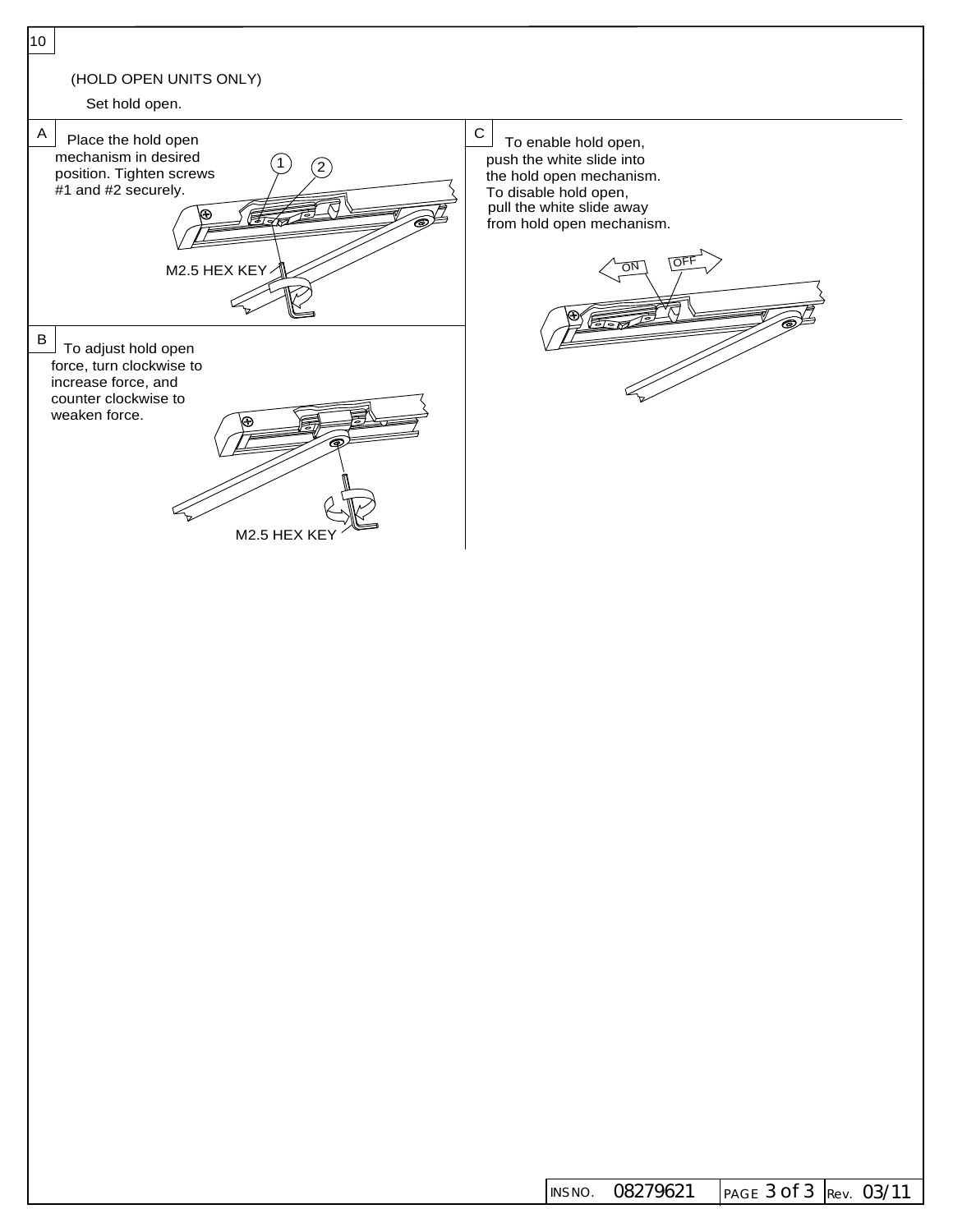## ITS9613 AND ITS9625 OHC (Metal Door and Frame) **Closer in Frame**



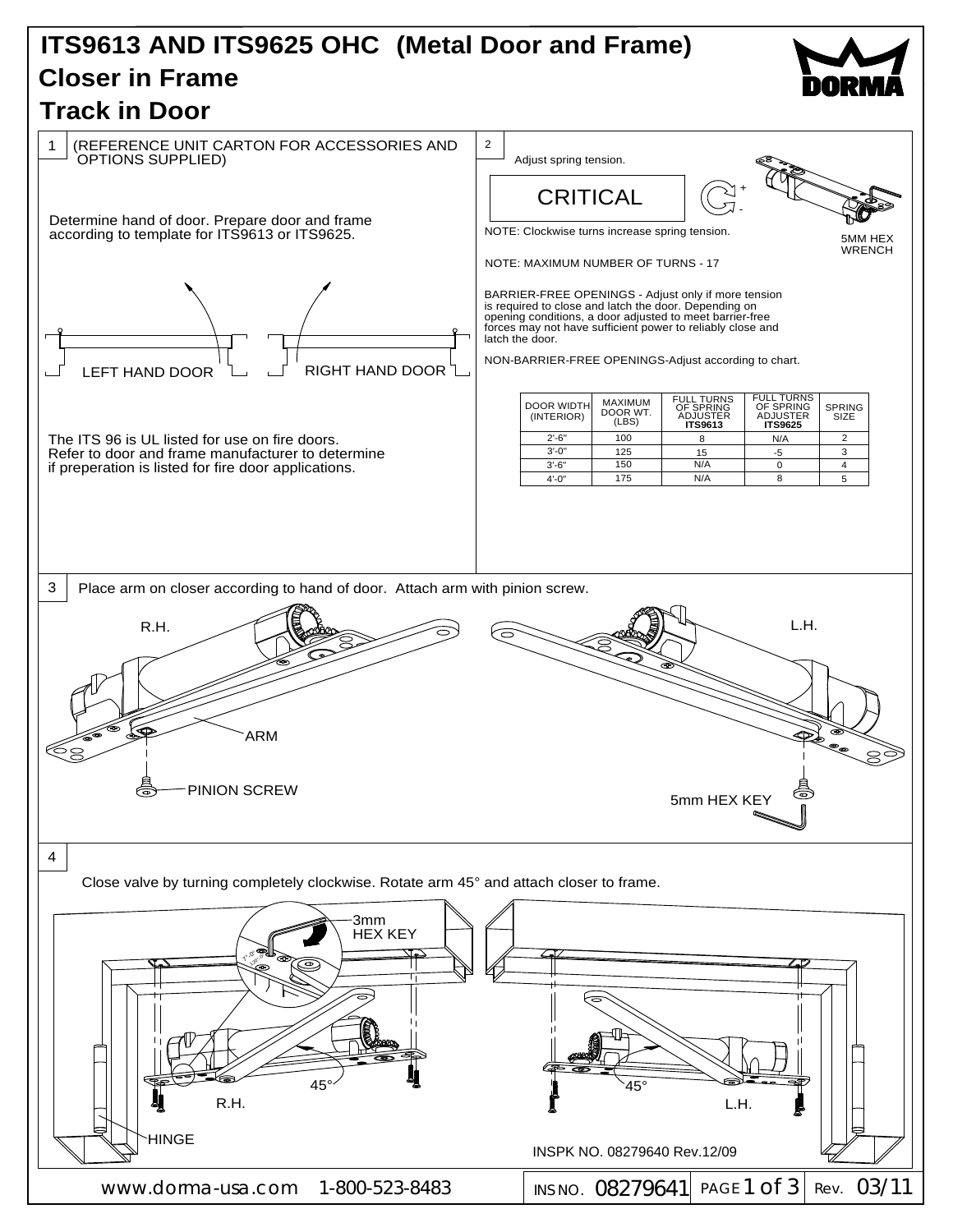